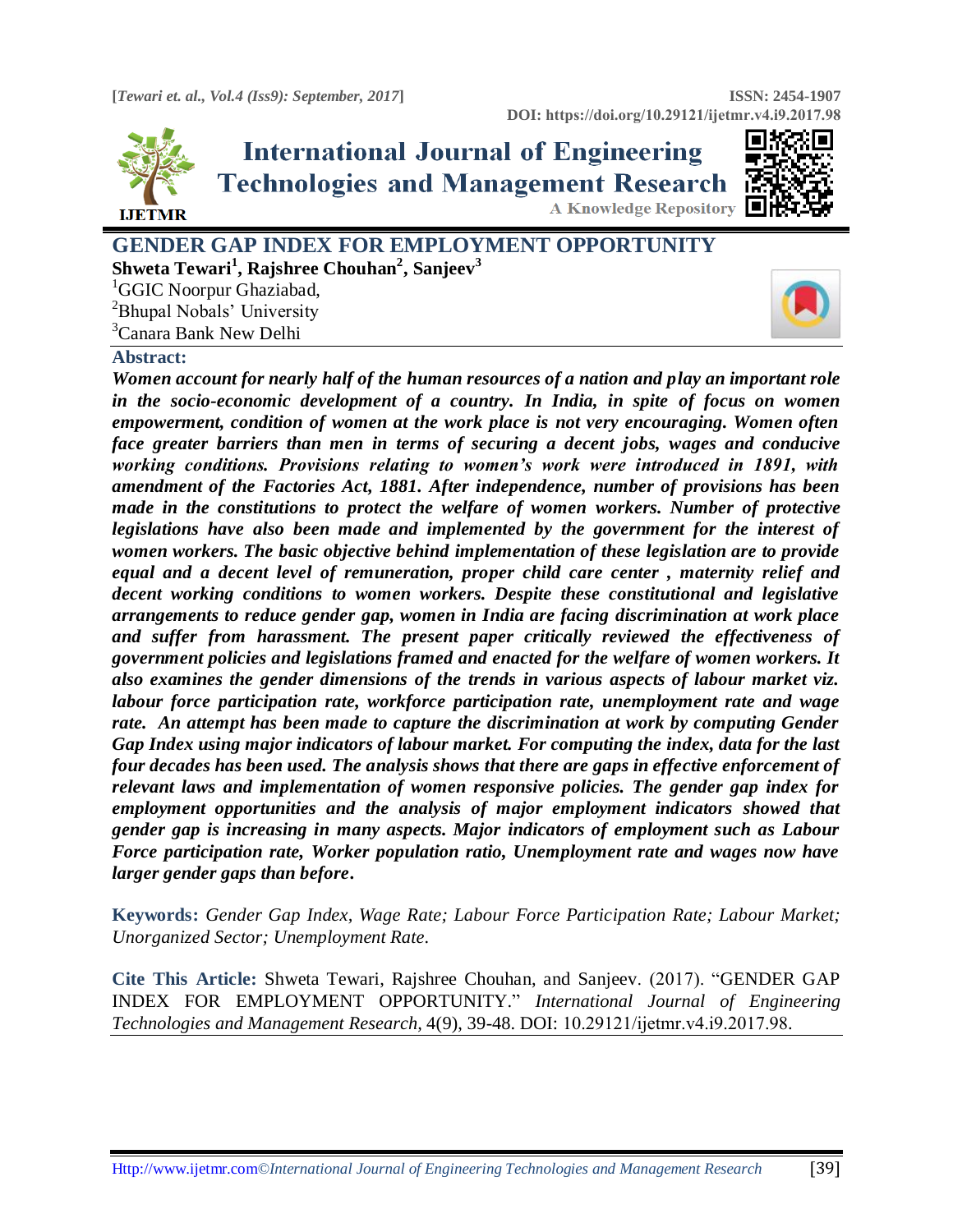## **1. Introduction**

The gender gap is most obvious in the labour market, where women often face greater barriers than men in terms of securing a decent jobs, wages and conducive working conditions. In India, inspite of focus on women empowerment, condition of women at the work place is not very encouraging. Despite several constitutional and legislative arrangements to reduce gender gap, women in India are facing discrimination at work place and suffer from harassment. A recent study report by World Economic Forum titled Global Gender Gap Report, 2010 calculated the Gender Gap Index for 134 countries. India ranks 112 among these countries with index value of 0.615. India is the lowest ranked country among the BRIC economies. In terms of sub-indices India's performance is above average only on the political empowerment of women, but lag far behind in terms of other indices. In the category of economic participation and opportunities index, India ranks amongst the lowest with ranking of 128 and index value of 0.403. The gap in the labour market is not only in terms of quantity but also quality as most of the females in the country is working in informal sector with harsh working conditions and without any social safety nets.

The present paper examines the gender dimensions of the trends in various aspects of labour market viz. labour force participation rate, workforce participation rate, unemployment rate and wage rate. It also critically examined the effectiveness of government policies and legislations framed and enacted for the welfare of women workers. An attempt has been made to capture the discrimination at work by computing Gender Gap Index using major indicators of labour market. For computing the index, data for the last four decades has been used.

## **2. Review of Government Policies**

Women constitute an important part of the labour force in India. Therefore, the problems related with the welfare of women workers have received considerable attention by the policy makers in the country. In India provisions relating to women's work were introduced in 1891, with amendment of the Factories Act, 1881. After independence, number of provisions has been made in the constitutions to protect the welfare of women workers. The Preamble of the constitution itself asserts to secure to its entire citizen "Equality of status and opportunity". The Constitution of India provided its citizen the right to equality (Article 14 to 18) as one of the fundamental rights. Article 14 of the Constitution ensures equality before law and equal protection of law. Article 15 prohibits any kind of discrimination on the basis of religion, race, caste, sex or place of birth. Article 15 (3) directs state for making special provision for women and children. Article 16 provides equality of opportunity for all citizens in matters relating to public sector employment. Apart from the fundamental right to equality, several directions have been made to the State under the Directive Principle of State Policy. Article 39 (a) mentions that the State will direct its policies towards securing that the citizens, men and women equally, have the right to an adequate means to livelihood and Article 39 (d) direct towards equal pay for equal work. Article 42 directs state for providing a decent working condition and maternity relief.

On the basis of these constitutional provisions and international conventions, number of protective legislations have been made and implemented by the government for the interest of women workers. The basic objective behind implementation of these legislation are (i) Providing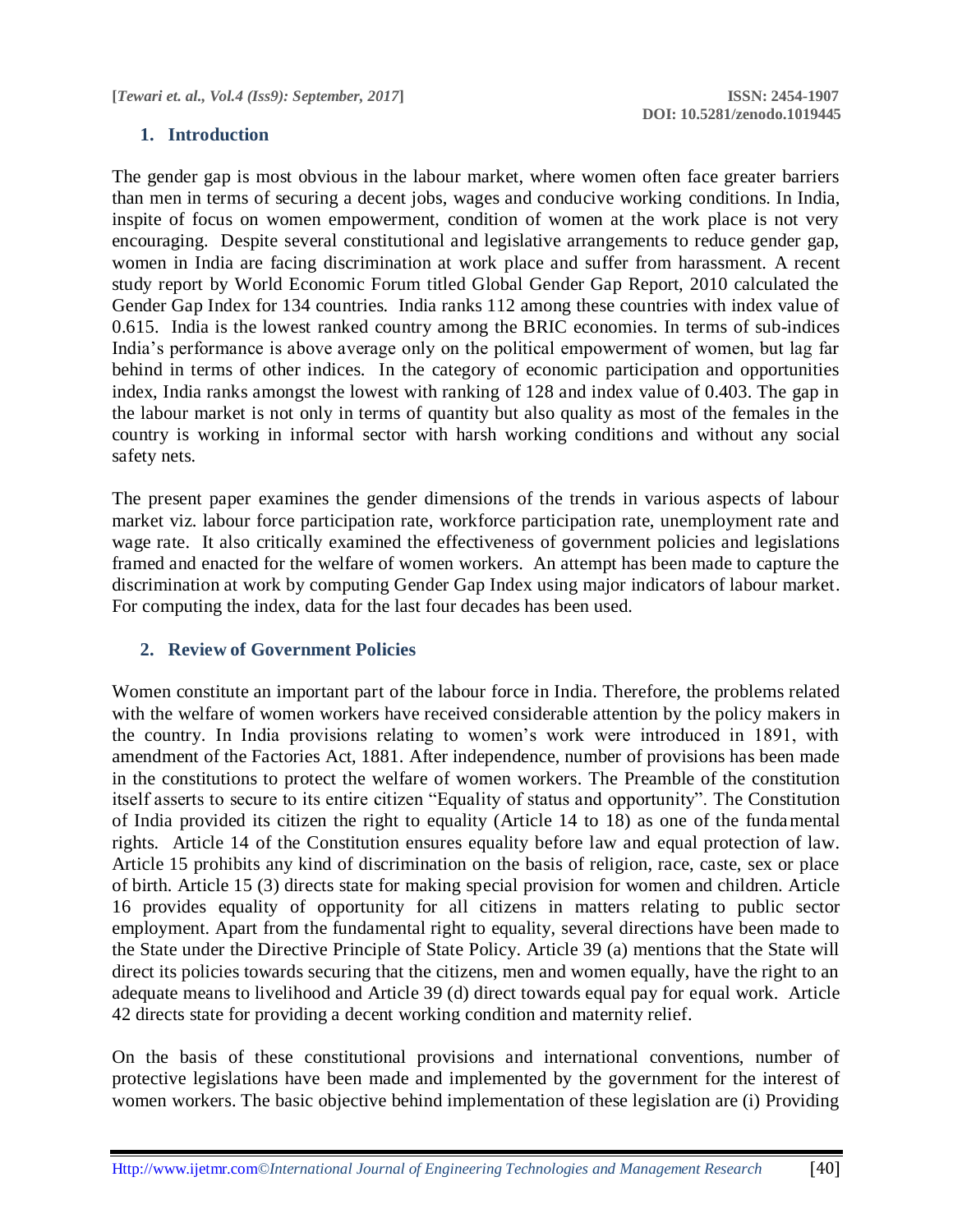equal and a decent level of remuneration, (ii) Provision for child care center , (iii) Providing maternity relief to women workers, (iv) providing decent working conditions. The present section will discuss some of the legislations ensuring these rights and their effectiveness in solving these issues.

There are number of provisions to regulate safe and decent working conditions. But, these provisions are mainly enforced in the organized sector which engages only ten per cent of the labour force. The rest of the 90 per cent of the labour force in the country are without any legal protection and social safety nets. According to the report on unorganized sector, most of these workers in unorganized sector work in very poor and unhygienic physical conditions. Many of them work in hazardous conditions and have no adequate safeguards or first aid facilities at the work place. About 23.12 per cent of adult men and 39.24 per cent adult women were putting in above 48 hours of work per week (Statistics of Factories).

It emerges from the policy review that in spite of constitutional and legislative provisions, women in India continue to suffer from number of deprivations and discrimination at workplace particularly in the unorganized sector which provides employment to 94 per cent of the total workforce.

## **3. Women at Work: The Trend**

In Indian labour market, the share of female workers is persistently low due to various reasons like culture, tradition and skill set. An analysis of employment indicators for women worker over the last four decades indicates that there is inconsistency in pattern of employment among women. The absolute number of women workers have increased because of population increase but the percentage of female labour has declined over the years. Labour force participation rate (LFPR) for women in rural areas has declined from 34.2 per cent in 1983 to 26.6 per cent in the year 2009-2010. In urban areas, decline in LFPR is marginal during the same period. LFPR was 15.9 per cent in the year 1983 which increased to 16.5 per cent in 1993-1994 which further increased to 17.8 per cent in 2004-2005. But, it declined by 3.2 percentage points to 14.6 per cent in the year 2009-2010. It appears that this trend is influenced by the level of education and family background. As there is increase in interest among women towards availing better and higher education, their entry into the labour market is delayed. The family background plays a dominant role in determining the employment status of women. Rising income levels of a household have an adverse impact on participation of women in the labour force (Das and Desai, 2003).Woman's participation in employment outside the home is viewed as inappropriate, subtly wrong, and definitely dangerous to their chastity and womanly virtue. When a family recovers from an economic crisis or attempts to improve its status, women may be kept at home as a demonstration of the family's morality and as a symbol of its financial security.

Worker population ratio (WPR) is ratio of number of employed persons to total population. It indicates the quantity of employment being provided to workers. The WPR for female workers in rural areas decreased from 34 per cent in 1983 to 26.1 per cent in the year 2009-2010. In urban areas, WPR was 15.1 per cent in 1983, 13.9 per cent in 1999-2000 and 13.8 per cent in 2009- 2010. This decline in WPR indicates inability of the labour market in utilizing its women workers. It also implies that there is rise in unemployment rate among female workers. The rural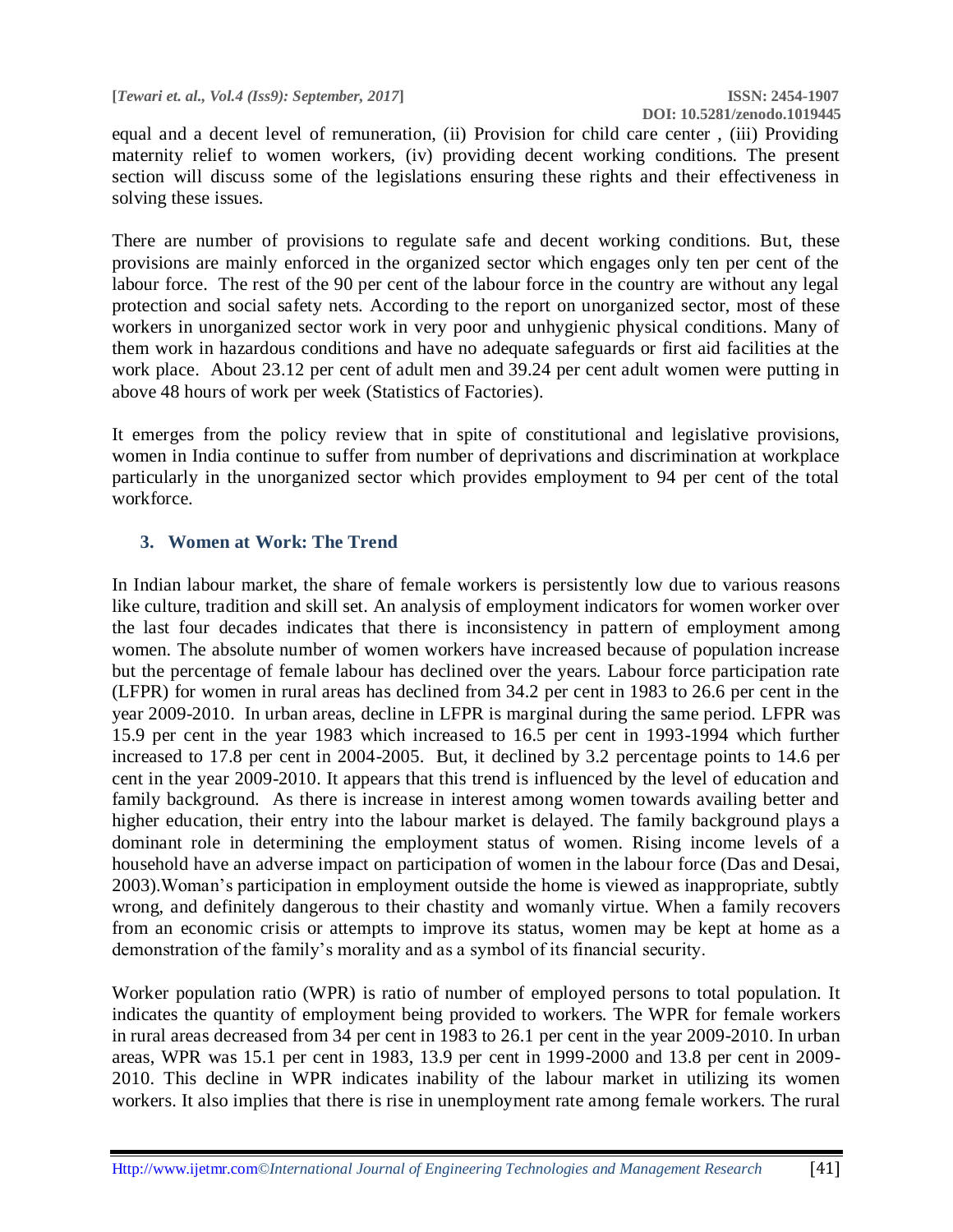**[***Tewari et. al., Vol.4 (Iss9): September, 2017***] ISSN: 2454-1907**

**DOI: 10.5281/zenodo.1019445**

unemployment rate increased from 0.7 per cent in 1983 to 1.6 per cent in 2009-2010 whereas urban unemployment rate increased from 4.9 per cent in 1983 to 5.7 per cent in 2009-2010 *(Table 1)*.

|           |              | <b>LFPR</b>  |              | <b>WPR</b>   |              | <b>Unemployment Rate</b> |  |  |
|-----------|--------------|--------------|--------------|--------------|--------------|--------------------------|--|--|
| Years     | <b>Rural</b> | <b>Urban</b> | <b>Rural</b> | <b>Urban</b> | <b>Rural</b> | <b>Urban</b>             |  |  |
| 1983      | 34.2         | 15.9         | 34.0         | 15.1         | 0.7          | 4.9                      |  |  |
| 1987-1988 | 33.1         | 16.2         | 32.3         | 15.2         | 2.4          | 6.2                      |  |  |
| 1993-1994 | 33.0         | 16.5         | 32.8         | 15.5         | 0.9          | 6.1                      |  |  |
| 1999-2000 | 30.2         | 14.7         | 29.9         | 13.9         | 1.0          | 5.7                      |  |  |
| 2004-2005 | 33.3         | 17.8         | 32.7         | 16.6         | 1.8          | 6.9                      |  |  |
| 2009-2010 | 26.5         | 14.6         | 26.1         | 13.8         | 1.6          | 5.7                      |  |  |

Table 1: Employment Indicators for Female Workers, 1983 to 2009-2010

Source: Employment and Unemployment Reports, Various Rounds, NSSO

## **4. Sector-Wise Employment**

Sector-wise analysis of employment data indicates transformational changes in employment and stages of development in the labour market. In a growing economy, in general, labour shifts from agriculture and other labour-intensive primary activities to manufacturing and finally to the services sector. Globally, share of agriculture employment has been declining while that of services has been increasing. Indian labour market is also experiencing the same trend. However, in case of rural female workers in India, primary sector still engage largest share of its population. Percentage share of female workers in rural areas was 81.4 per cent during 1990 and 87.1 per cent during 1995 which has declined substantially to 79.3 per cent during 2010. On the other hand, for urban female workers employment share in agriculture has declined sharply by around ten percentage point during the same period from 24.1 per cent in 1990 to 13.9 per cent in 2010. The number of workers in agriculture actually grew over the past decade, but percentage share of women workers in agriculture has declined due to relatively faster employment growth in non-agriculture sector. The share of industrial employment has been increasing at marginal pace for both rural and urban areas. Increase in employment in the services sector is particularly visible in urban areas, accounting for 52.8 per cent of all female employment during the year 2010 *(Table 2)*.

|      | <b>RURAL</b>   |                  |                 |  |  |  |  |
|------|----------------|------------------|-----------------|--|--|--|--|
| Year | <b>Primary</b> | <b>Secondary</b> | <b>Tertiary</b> |  |  |  |  |
| 1990 | 81.4           | 12.4             | 6.1             |  |  |  |  |
| 1995 | 87.1           | 8.3              | 4.6             |  |  |  |  |
| 2000 | 85.4           | 8.9              | 5.7             |  |  |  |  |
| 2005 | 83.3           | 10.2             | 6.6             |  |  |  |  |
| 2010 | 79.3           | 13.0             | 7.6             |  |  |  |  |
|      |                | <b>URBAN</b>     |                 |  |  |  |  |
| 1990 | 24.1           | 30.3             | 45.6            |  |  |  |  |
| 1995 | 20.5           | 34.3             | 45.2            |  |  |  |  |

Table 2: Percentage Share of Female Workers across Three Industrial Sector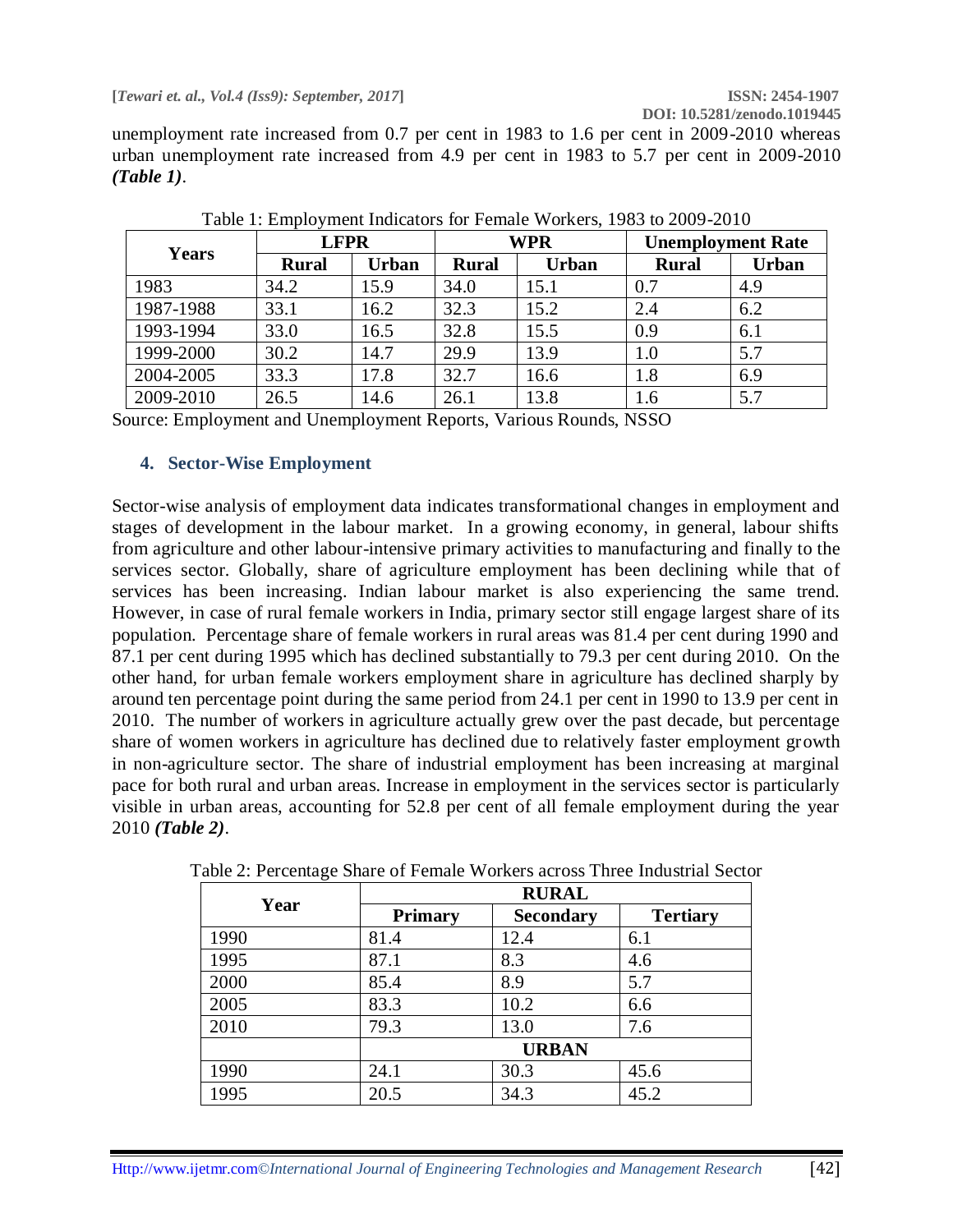**[***Tewari et. al., Vol.4 (Iss9): September, 2017***] ISSN: 2454-1907**

| 2000                                                                                                         | 177  | 29.3 | 52.9 |  |  |  |  |  |
|--------------------------------------------------------------------------------------------------------------|------|------|------|--|--|--|--|--|
| 2005                                                                                                         | 18.1 | 32.4 | 49.5 |  |  |  |  |  |
| 2010                                                                                                         | 13.9 | 33.3 | 52.8 |  |  |  |  |  |
| $F_{\rm mnlou$ and $F_{\rm nemnlou}$ and $F_{\rm nem}$ and $F_{\rm mou}$ and $F_{\rm nem}$ and $F_{\rm nem}$ |      |      |      |  |  |  |  |  |

Source: Employment and Unemployment Reports, Various Rounds, NSSO

## **5. Employment Status of Female Workers**

Employment status describes socio-economic conditions of workers. Advanced economies normally have high proportion of regular/ salaried workers. A larger share of self-employed and casual workers indicates large agriculture sector and low growth in the formal economy. The study of status of employment over the last four decades shows that percentage of self-employed female workers is very high as compared to casual and regular workers. More than 50 per cent of female workers are self-employed earning very low income. During 1972-73, 63 per cent of the female workers were self-employed, which decreased to 53.3 per cent in the years 2009-2010. In rural areas, 55.7 per cent of females are self-employed whereas in urban areas, 41.1 per cent are self-employed during 2009-2010. Percentage of female workers employed as casual labour was found to be 30.7 per cent during 1972-73 which increased marginally to 36.6 per cent during 2009-2010 i.e. merely six per cent increase during the last forty years of time. In case of regular female employees the increase is abysmally low, only four per cent during the same period. It is clearly evident that increase in female employment is mostly in the self-employed category which is normally considered as most volatile and low earning sector, indicating high level of vulnerability of female workers. The low growth of employment in the regular/ salaried class is mainly due to relatively lower supply of organized sector jobs for females *(Table 3)*.

| Year      | <b>Self-Employed</b> |              |              |              | <b>Regular/Salaried</b> |              | <b>Casual Labour</b> |       |              |
|-----------|----------------------|--------------|--------------|--------------|-------------------------|--------------|----------------------|-------|--------------|
|           | <b>Rural</b>         | <b>Urban</b> | <b>Total</b> | <b>Rural</b> | <b>Urban</b>            | <b>Total</b> | <b>Rural</b>         | Urban | <b>Total</b> |
| 1972-1973 | 64.5                 | 48.4         | 63.0         | 4.1          | 27.9                    | 6.3          | 31.4                 | 23.7  | 30.7         |
| 1977-1978 | 62.1                 | 49.5         | 60.7         | 2.8          | 24.9                    | 5.3          | 35.1                 | 25.6  | 34.0         |
| 1983      | 61.9                 | 45.8         | 60.0         | 2.8          | 25.8                    | 5.6          | 35.3                 | 28.4  | 34.4         |
| 1987-1988 | 60.8                 | 47.1         | 58.9         | 3.7          | 27.5                    | 6.9          | 35.5                 | 25.4  | 34.2         |
| 1993-1994 | 58.5                 | 45.4         | 56.7         | 2.8          | 28.6                    | 6.3          | 38.7                 | 26.2  | 37.0         |
| 1999-2000 | 57.3                 | 45.3         | 55.6         | 3.1          | 33.3                    | 7.3          | 39.6                 | 21.4  | 37.1         |
| 2004-2005 | 63.7                 | 47.7         | 61.0         | 3.7          | 35.6                    | 9.0          | 32.6                 | 16.7  | 30.0         |
| 2009-2010 | 55.7                 | 41.1         | 53.3         | 4.4          | 39.3                    | 10.1         | 39.9                 | 19.6  | 36.6         |

Table 3: Percentage Distribution of Female Employment (UPSS) by Status

Source: Employment and Unemployment Reports, Various Rounds, NSSO

## **6. Gender Gap Index for Employment**

The labour force participation rate provides an indication of the relative size of the supply of labour available to engage in the production of goods and services. The breakdown of the labour force by sex and age group gives a profile of the distribution of the economically active population within a country. Labour force participation is generally lower for females than for males in each age category (as verified in the subsequent trends section). At the prime working age, the female rates are not only lower than the corresponding male values, but often exhibit a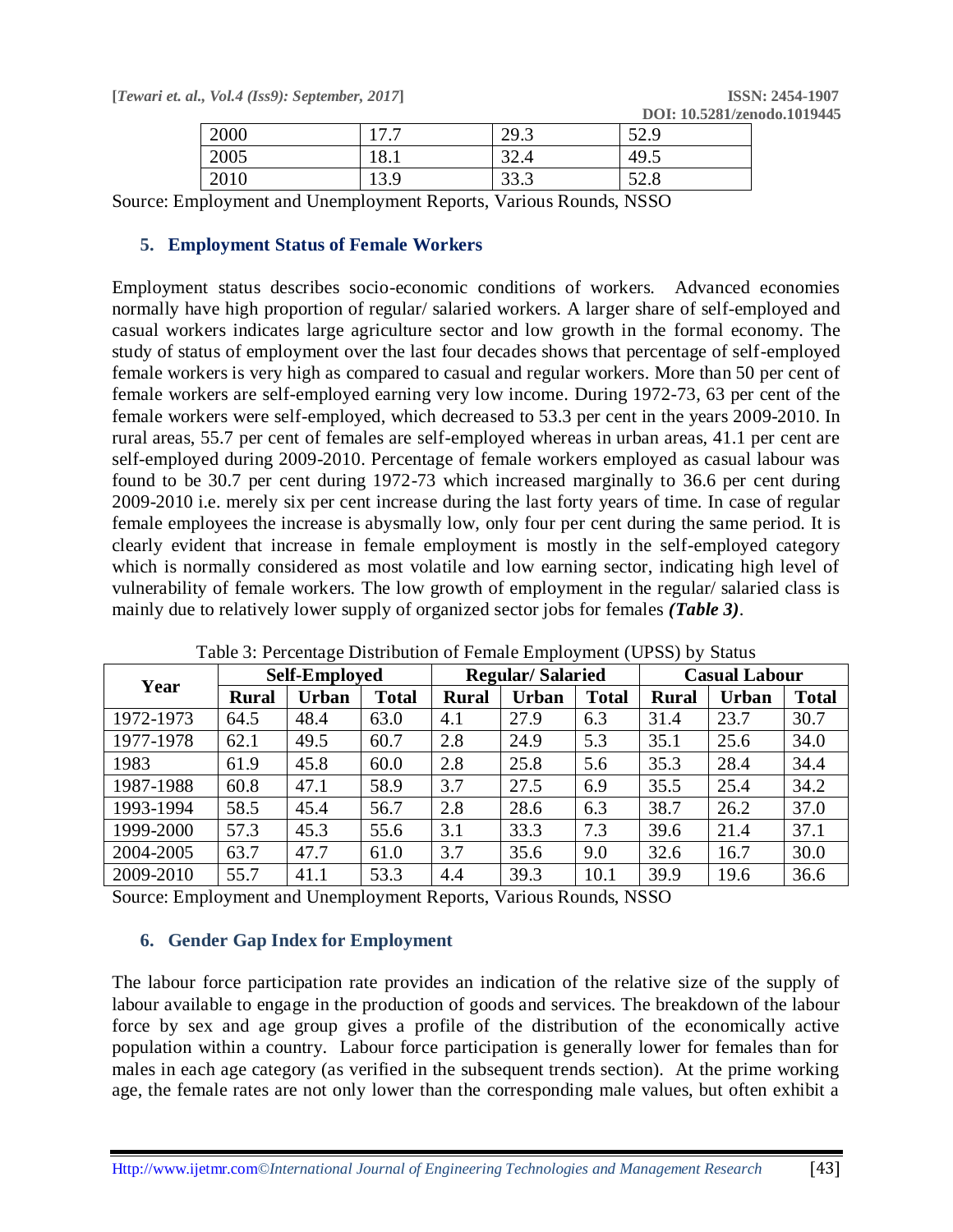**DOI: 10.5281/zenodo.1019445**

somewhat inconsistent pattern. During this period of their life-cycle, women tend to leave the labour force to give birth to and raise children, then they return to economically active life when children are older but at a low wage rate.

The gender gap index calculated for four major employment indictors shows that rural index declined from 0.74 in the year 1993-94 to 0.61 in 2009-2010. The index calculated for urban areas also exhibit the declining trend. It declined from 0.47 in 1993-94 to 0.42 in 2009-2010 *(Table 4)*. The analysis of index shows that the gap is increasing over the years in both rural and urban areas and it is more apparent in urban areas. Inequality exists across all indicators with varying degree. It is clear from table that there is high level of inequality in case of LFPR and WPR. Urban area shows higher level of inequality than rural areas. Late entry of women into labour force in urban areas due to continuing education can be cited as one of the main reasons behind high inequality in urban areas. The gender gap in unemployment has increased over the years. Discrimination in wage rates in both rural and urban areas remained high over the years. In spite of all efforts to remove the wage differences between male and female, there is negligible improvement in this direction.

| <b>Particulars</b> | <b>Rural</b> |         |         |         | <b>Urban</b> |         |         |         |
|--------------------|--------------|---------|---------|---------|--------------|---------|---------|---------|
|                    | 1993-94      | 1999-00 | 2004-05 | 2009-10 | 1993-94      | 1999-00 | 2004-05 | 2009-10 |
| LFPR sub index     | 0.49         | 0.48    | 0.51    | 0.41    | 0.27         | 0.25    | 0.28    | 0.24    |
| WPR sub index      | 0.49         | 0.48    | 0.50    | 0.41    | 0.26         | 0.24    | 0.27    | 0.24    |
| UR sub index       | 1.29         | 1.30    | 0.85    | 0.86    | 0.66         | 0.75    | 0.56    | 0.50    |
| Wage sub index     | 0.67         | 0.78    | 0.66    | 0.74    | 0.68         | 0.72    | 0.67    | 0.70    |
| <b>Gender Gap</b>  |              |         |         |         |              |         |         |         |
| <b>Index for</b>   | 0.74         | 0.76    | 0.63    | 0.61    | 0.47         | 0.49    | 0.45    | 0.42    |
| <b>Employment</b>  |              |         |         |         |              |         |         |         |
| <b>Indicators</b>  |              |         |         |         |              |         |         |         |

Table 4: Gender Gap Index for Employment Indicators - Rural and Urban

Source: Author's calculation from Various Rounds, NSSO, MOSPI, Govt. of India

## **7. Gap Across Broad Industry Group**

Primary sector is the dominant sector as far as the employment of women is concerned. Agriculture is most important activity of women workforce in rural areas where the highest number of women workers is working as labourers. Nearly eighty per cent of the women are involved in agriculture and allied activities in rural areas. A comparison between 1990 and 2010 shows that the proportion of women employed in the primary sector has decreased. In urban area, around 50 per cent of the women are employed in the tertiary sector. Women's employment in the tertiary sector has increased from 45.6 per cent during 1990 to 52.8 per cent in 2010. The increase in the tertiary sector indicated that more and more women are joining the expanding tertiary sector. The employment of workers across all three sectors shows that the gender gap is narrowing down relatively faster in urban areas, whereas the gap has been increasing in case rural areas *(Table 5)*.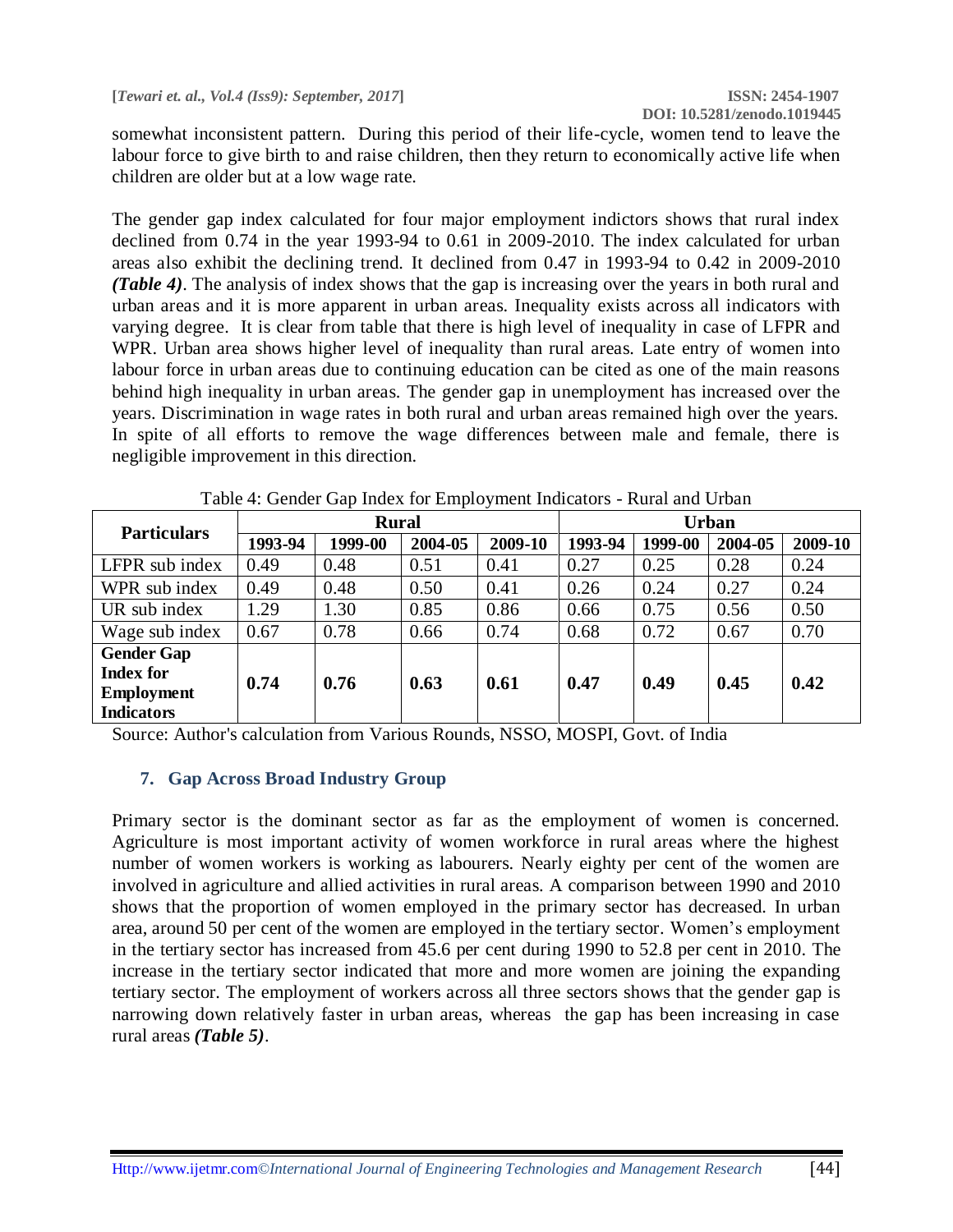**[***Tewari et. al., Vol.4 (Iss9): September, 2017***] ISSN: 2454-1907**

|      | <b>Rural</b>   |               |       |             |                  |        |             |                 |         |  |
|------|----------------|---------------|-------|-------------|------------------|--------|-------------|-----------------|---------|--|
| Year | <b>Primary</b> |               |       |             | <b>Secondary</b> |        |             | <b>Tertiary</b> |         |  |
|      | <b>Male</b>    | <b>Female</b> | $F-M$ | <b>Male</b> | <b>Female</b>    | $F-M$  | <b>Male</b> | <b>Female</b>   | $F-M$   |  |
| 1990 | 71.7           | 81.4          | 9.7   | 12.1        | 12.4             | 0.3    | 16.2        | 6.1             | $-10.1$ |  |
| 1995 | 75.6           | 87.1          | 11.5  | 10.3        | 8.3              | $-2.0$ | 14.1        | 4.6             | $-9.5$  |  |
| 2000 | 71.4           | 85.4          | 14.0  | 12.6        | 8.9              | $-3.7$ | 16.0        | 5.7             | $-10.3$ |  |
| 2005 | 66.5           | 83.3          | 16.8  | 15.5        | 10.2             | $-5.3$ | 18.0        | 6.6             | $-11.4$ |  |
| 2010 | 62.8           | 79.3          | 16.5  | 19.3        | 13.0             | $-6.3$ | 17.8        | 7.6             | $-10.2$ |  |
|      |                |               |       |             | <b>Urban</b>     |        |             |                 |         |  |
| 1990 | 10.0           | 24.1          | 14.1  | 31.9        | 30.3             | $-1.6$ | 58.2        | 45.6            | $-12.6$ |  |
| 1995 | 8.8            | 20.5          | 11.7  | 32.9        | 34.3             | 1.4    | 58.3        | 45.2            | $-13.1$ |  |
| 2000 | 6.6            | 17.7          | 11.1  | 32.8        | 29.3             | $-3.5$ | 60.6        | 52.9            | $-7.7$  |  |
| 2005 | 6.1            | 18.1          | 12.0  | 34.4        | 32.4             | $-2.0$ | 59.5        | 49.5            | $-10.0$ |  |
| 2010 | 6.0            | 13.9          | 7.9   | 34.6        | 33.3             | $-1.3$ | 59.3        | 52.8            | $-6.5$  |  |

Table 5: Percentage Share of Employment across Three Industrial Sector

Source: Authors' calculation from Various Rounds, NSSO, MOSPI, Govt. of India

## **8. Gap in Status of Employment**

The pattern of changes in the status of employment in the last four decades has not shown any major difference between men and women. More than 50 per cent of both male and female workers are still self-employed. Analysis of trend during the period shows that regular/ salaried employment is much higher for male than female. During 2009-10, 17.7 per cent of male workers are in regular employment, as against only 10.1 per cent of female workers. The situation is worse in case of rural females where only 4.4 per cent of women are in regular employment. However, overall regular employment for male has shrunk from 19.7 per cent to 17.7 per cent and has increased for females from 6.3 per cent to 10.1 percent during the period. The increase in regular employment may be due to relatively lower wages for females than males. The trends show distinct signs in case of casual labourers. Casual workers form a large proportion of women workforce as compared to their male counterparts. During 1972-73, 19.7 percent of male and 30.7 percent of females are casual labour. This has increased to 32.2 percent and 36.6 percent for males and females respectively during 2009-10 *(Table 6)*.

Table 6: Sex-wise Status of Employment

|           |             | <b>Self-Employed</b>                   |             | <b>Regular Employee</b> | <b>Casual Labour</b> |      |
|-----------|-------------|----------------------------------------|-------------|-------------------------|----------------------|------|
| Years     | <b>Male</b> | <b>Male</b><br><b>Female</b><br>Female | <b>Male</b> | Female                  |                      |      |
| 1972-1973 | 60.6        | 63.0                                   | 19.7        | 6.3                     | 19.7                 | 30.7 |
| 1977-1978 | 58.0        | 60.7                                   | 18.3        | 5.3                     | 23.7                 | 34.0 |
| 1983      | 55.9        | 60.0                                   | 18.2        | 5.6                     | 25.9                 | 34.4 |
| 1987-1988 | 54.3        | 58.9                                   | 18.6        | 6.9                     | 27.1                 | 34.2 |
| 1993-1994 | 52.9        | 56.7                                   | 17.0        | 6.3                     | 30.1                 | 37.0 |
| 1999-2000 | 52.8        | 55.6                                   | 14.0        | 7.3                     | 33.2                 | 37.1 |
| 2004-2005 | 54.2        | 61.0                                   | 18.3        | 9.0                     | 27.5                 | 30.0 |
| 2009-2010 | 50.0        | 53.3                                   | 17.7        | 10.1                    | 32.2                 | 36.6 |

Source: Employment and Unemployment Reports, Various Rounds, NSSO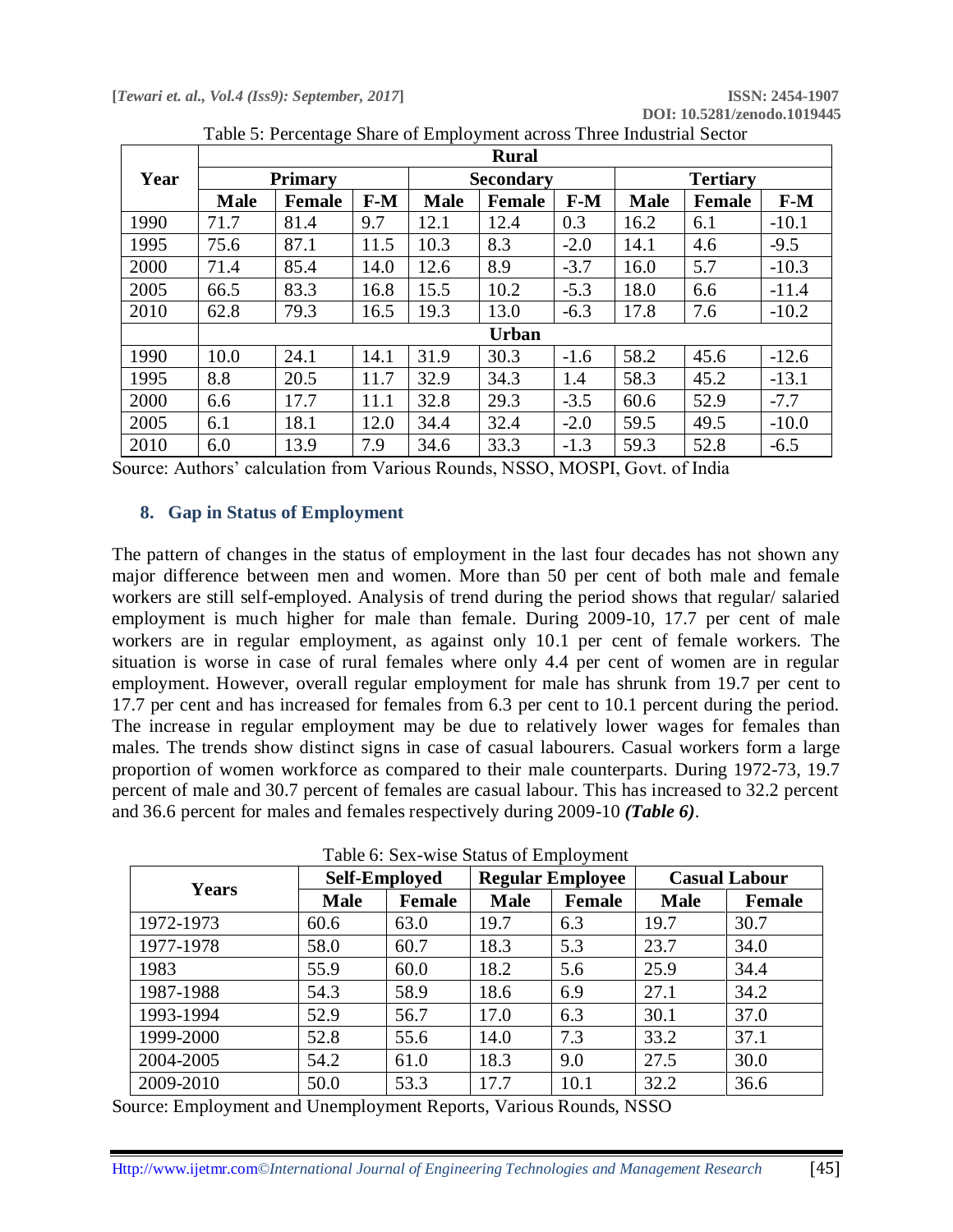## **9. Discrimination in Wages**

Wages are the main part of total income of a worker, which represents their economic status and over all well-being. There is wide spread disparity in wage rates across different sections of the society. The situation is worse in case of women workers. There is discrimination in wages among female and male workers. The differences in wages are particularly high in rural areas as compared to urban areas. The lack of bargaining power and lack of sufficient skill are the main factors which influence the differences in the wage rate. Moreover, women workers are concentrated in certain occupations only. Indeed more than 60 per cent of females are employed in agriculture and allied activities. Occupations which are dominated by female employees are often poorly paid. Another reason for wage discrimination is less mobility of women workers in the labour market. Women also want to spend less time in commuting than men. Therefore, they have relatively smaller pool of jobs to choose from, which may result in lower equilibrium wages for those jobs. An analysis of wage rates over the last twenty years support the above assertion. In rural areas, women workers are receiving only about 60 per cent of the male's wages. In urban areas, situation is relatively better than in rural areas, where women workers are getting about 80 per cent of male's wages. Discrimination in wages has remained same the last two decades for both rural and urban areas *(Table 7)*.

| Year       |               | <b>Rural</b> |      | Urban  |             |      |  |
|------------|---------------|--------------|------|--------|-------------|------|--|
|            | <b>Female</b> | <b>Male</b>  | F/M  | Female | <b>Male</b> | F/M  |  |
| 1993-94    | 34.89         | 58.48        | 0.60 | 62.31  | 78.12       | 0.80 |  |
| 1999-00    | 114.01        | 127.32       | 0.90 | 140.26 | 169.71      | 0.83 |  |
| 2004-05    | 85.53         | 144.93       | 0.59 | 153.19 | 203.28      | 0.75 |  |
| $2009-10*$ | 155.87        | 249.15       | 0.63 | 308.79 | 377.16      | 0.82 |  |

Table 7: Average wage/salary received per day by regular wage/salaried employees of age 15-59 years by sex  $(in Re)$ 

Source: Author's calculation from Various Rounds, NSSO, MOSPI, Govt. of India

Education has played an important role in determining the wage rate of a worker. Levels of educational attainment provide information on the skill set of labour force. This is an important indicator for determining the economy's capacity to compete successfully and sustainably and to make efficient use of rapid technological advances. These also affect the employability of workers. We can see the differences in wage rate among workers depending on education level, skill set and gender. The gender gap in wages exists across workers with similar levels of education. The gap is highest among illiterates on both rural and urban areas. Among illiterates, a female worker in rural areas is getting 0.48 per cent of male's salary and 0.59 per cent of male's salary in urban area in the year 2009-2010. The gap in wages declines with improvement in the education level of a worker. Females with graduate and above level of education are getting 71 per cent of male's salary in rural areas and 79 per cent of male's salary in urban areas. *(Table 8)* This clearly implies that education is an important aspect in reducing wage gaps. As mentioned in a report of International labour Organization - one of the specific and permanent factors which influence the level of their remuneration is that the vocational training of women is in many cases inferior to that of men.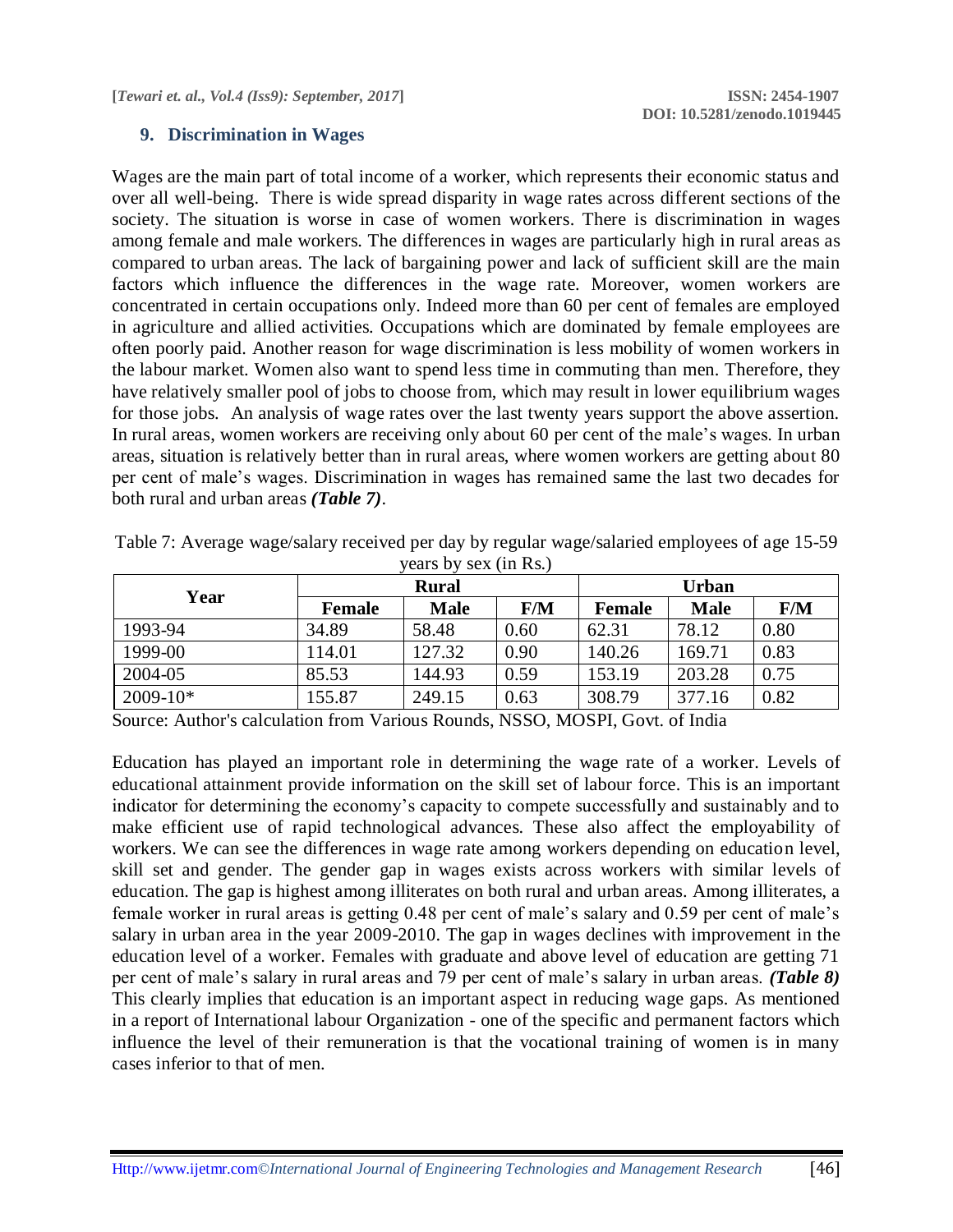| $\mu_{\rm N}$ is $\sigma$ , $\mu_{\rm C}$ , $\sigma$ , | 2004-05      |       | 2009-10      |              |  |
|--------------------------------------------------------|--------------|-------|--------------|--------------|--|
| <b>Education level</b>                                 | <b>Rural</b> | Urban | <b>Rural</b> | <b>Urban</b> |  |
| Not literate                                           | 0.49         | 0.54  | 0.48         | 0.59         |  |
| Literate up to Middle                                  | 0.48         | 0.58  | 0.50         | 0.62         |  |
| Secondary & Higher Secondary                           | 0.63         | 0.82  | 0.57         | 0.81         |  |
| Diploma/Certificate                                    | 0.93         | 0.86  | 0.82         | 0.77         |  |
| Graduate and above                                     | 0.64         | 0.73  | 0.71         | 0.79         |  |
| All                                                    | 0.59         | 0.75  | 0.63         | 0.82         |  |

Table 8: Gap (F/M) in the average salary received per day by regular wage/salaried employees of age 15-59 years by broad educational level

Source: Author's calculation from Various Rounds, NSSO, MOSPI, Govt. of India

Apart from status of employment and education level, wage rate vary with the kind of occupation across different industries. The wage rate prevalent in various sectors can provide information on the gender discrimination depending on the occupation across industries. Liberalization policy followed by the Indian government has affected the growth of different industries in the country. With less government regulation and increased competition, employment and pay pattern has changed tremendously in recent years. There is huge variation in the wage rate across industries. In order to compete with other companies in the open economy, companies have resorted to differential wage rate based upon education and skill set. This trend has adverse effect on the women workers and their wage. The industries involving higher level of physical and manual works started discrimination against women in terms of both work availability and wages. Female wages are half of the male wages in mining & quarrying and manufacturing sector in both rural and urban areas. This is mainly due to involvement of strenuous and physical work in these sectors. In rural areas, in mining and quarrying activities, female wage is only 34 per cent of male's wages. One disturbing trend is that the wage inequality is increasing over the period in almost all occupational categories *(Table 9)*.

|                            | $\epsilon$ |              |         | ັ            |         |         |  |
|----------------------------|------------|--------------|---------|--------------|---------|---------|--|
|                            |            | <b>Rural</b> |         | <b>Urban</b> |         |         |  |
| <b>Industry Division</b>   | 1993-94    | 1999-00      | 2004-05 | 1993-94      | 1999-00 | 2004-05 |  |
| Agriculture                | 0.83       | 0.7          | 0.77    | 0.91         | 0.42    | 0.76    |  |
| Mining and Quarrying       | 0.54       | 0.31         | 0.34    | 0.68         | 0.58    | 0.52    |  |
| Manufacturing              | 0.43       | 0.39         | 0.42    | 0.53         | 0.53    | 0.58    |  |
| Manufacturing              | 0.58       | 0.5          | 0.39    | 0.75         | 0.74    | 0.54    |  |
| Electricity Gas & Water    | 0.8        | 1.12         | 1.03    | 0.89         | 0.85    | 0.69    |  |
| Construction               | 1.1        | 1.06         | 0.85    | 0.54         | 1.05    | 1.12    |  |
| Trade                      | 0.97       | 0.92         | 0.68    | 0.99         | 1.33    | 1.01    |  |
| Transport and Storage etc. | 0.79       | 0.81         | 1.07    | 1.04         | 1.19    | 1.34    |  |
| Services                   | 0.72       | 0.58         | 0.72    | 0.84         | 1.04    | 0.84    |  |
| All                        | 0.6        | 0.9          | 0.59    | 0.8          | 0.82    | 0.75    |  |

Table 9: Gap (F/M) in the Average wage/ salary received per day by regular wage/ salaried employees of age 15-59 years by industry of origin (in Rs.)

Source: Author's calculation from Various Rounds, NSSO, MOSPI, Govt. of India